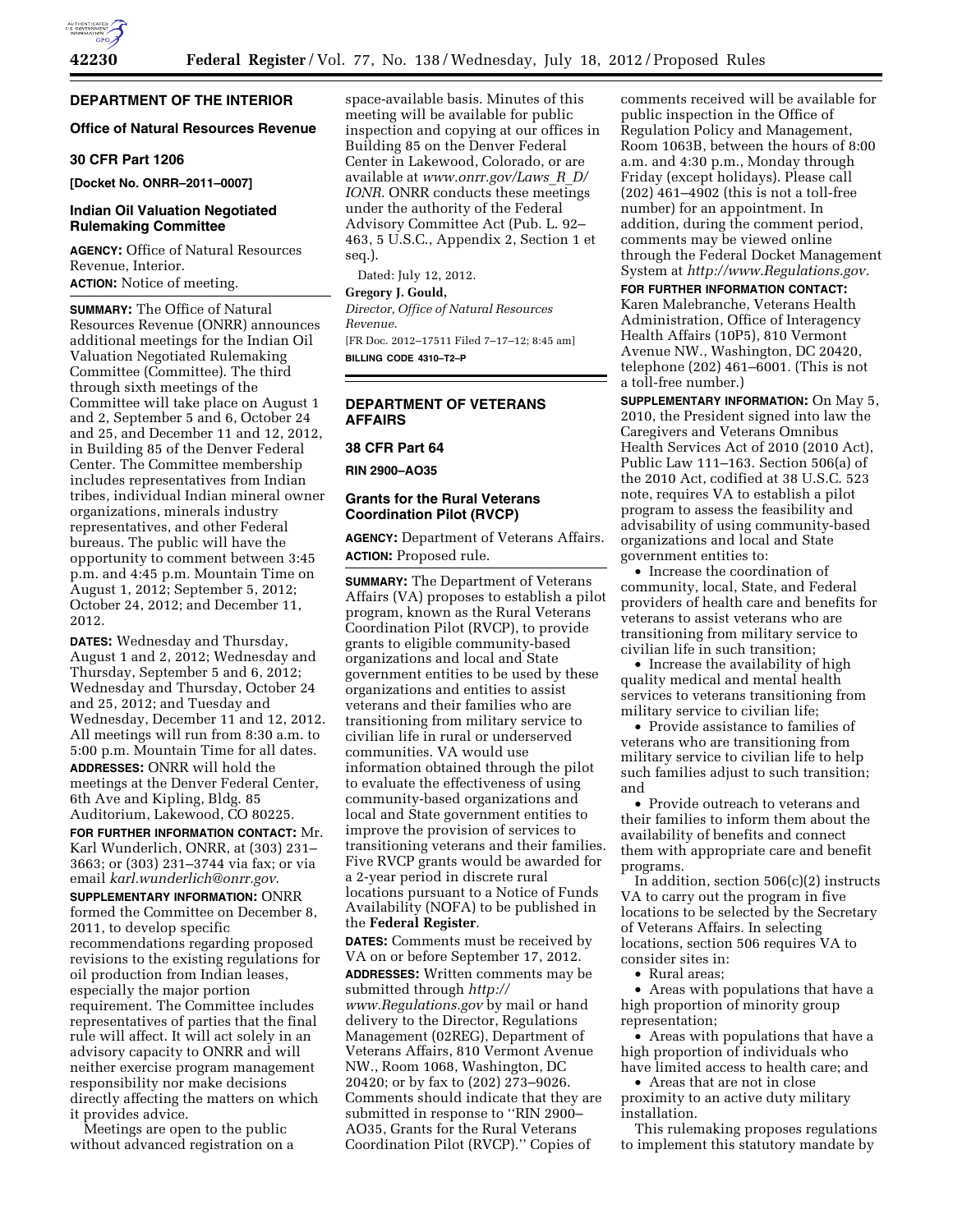establishing a 2-year pilot program to be known as the ''Rural Veterans Coordination Pilot'' and by its acronym ''RVCP.''

Under the RVCP, VA would award grants to eligible entities that propose to provide assistance to certain veterans and their families who are making the transition from military service to civilian life in rural or underserved communities; specifically, veterans covered under the pilot program are those who were discharged or released from service up to 2 years prior to the date funds are awarded to the grantee.

In section 506(g) of the 2010 Act, Congress required VA to report on the experience of the RVCP, including an assessment of its benefits to veterans and the advisability of continuing the pilot program. Because VA must make this report within 180 days following the completion of this pilot, VA proposes to offer grants that would be available for the 2-year period of the pilot and to require strict adherence to the reporting deadlines established.

## **64.0 Purpose and Scope**

Proposed § 64.0 would set forth the purpose of the RVCP and the scope of part 64. The purpose of the RVCP is to provide grants to community-based organizations and local and State government entities to be used to assist veterans who are transitioning from military service to civilian life in rural or underserved communities and the families of such veterans. Proposed part 64 would apply only to the RVCP.

#### **64.2 Definitions**

Proposed § 64.2 would define terms applicable to § 64.0 through § 64.18 and to the NOFA that will be published in the **Federal Register**, as required by proposed § 64.8.

We propose to define "applicant" as an eligible entity that submits an application for a grant as announced in a NOFA. Any eligible entity would become an applicant by submitting an application.

''Community-based organization'' would be defined as a group that represents a community or a significant segment of a community and that is engaged in meeting community needs. This definition would ensure that grant funds are used to reach smaller groups that are able to operate within communities and to reach veterans and/ or their families in areas that are harder for VA to reach through existing means, which is the Congressional intent behind section 506.

An ''eligible entity'' would be defined as a community-based organization or a local or State government entity. These

are the organizations and entities identified in section 506 of the 2010 Act as the possible recipients of grants under the RVCP. An eligible entity would be identified as the legal entity whose employer identification number is on the Application for Federal Assistance (SF 424), even if only a particular component of the entity is applying for the RVCP grant. This would help ensure the integrity of the program because it would enable VA to evaluate the applicant organization as part of the larger entity, and would help ensure a broader distribution of grant funds because VA would not award more than one grant to any one eligible entity.

A ''grantee'' would be defined as a recipient of an RVCP grant, in other words, an applicant that is awarded an RVCP grant.

We propose to define having ''limited access to health care'' as residing in an area identified by the Health Resources and Services Administration of the U.S. Department of Health and Human Services (HHS) as being a medically underserved area or having a medically underserved population. HHS defines medically underserved areas or populations as having ''too few primary care providers, high infant mortality, high poverty and/or high elderly population.'' Areas that meet these criteria can be found on HHS's list of medically underserved communities published on their interactive Web site at *[http://muafind.hrsa.gov.](http://muafind.hrsa.gov)* This definition would ensure that grant funds assist persons in the types of areas contemplated by section 506 of the 2010 Act, i.e., ''areas with populations that have a high proportion of individuals who have limited access to health care.''

We propose to define ''local government'' as a county, municipality, city, town, township, or regional government or its components. This definition is consistent with the plain language of section 506.

For purposes of the RVCP, VA proposes to use the definition of ''[m]inority group member'' found at 38 U.S.C. 544(d). This definition includes individuals who are Asian American, Black, Hispanic, Native American (including American Indian, Alaskan Native, and Native Hawaiian), or Pacific-Islander American. There is no reason to interpret ''minority group'' as used in section 506 of the 2010 Act in a manner other than as used for other title 38 programs or activities.

A ''Notice of Funds Availability,'' or ''NOFA,'' would be defined as the notice published by VA in the **Federal Register** alerting eligible entities of the availability of RVCP grants and

containing important information about the RVCP grant application process, in accordance with proposed § 64.8.

A ''participant'' would be defined as a veteran or a member of a veteran's family who receives services for which an RVCP grant is awarded.

To define ''rural,'' VA proposes to rely on information compiled and provided by the U.S. Census Bureau in identifying rural communities. The Census Bureau's classification of ''rural'' consists of all territory, population, and housing units located outside of urbanized areas and urban clusters. Interested parties are referred to the Census Bureau's Web site (*[http://](http://www.census.gov/geo/www/ua/ua_2k.html)  [www.census.gov/geo/www/ua/](http://www.census.gov/geo/www/ua/ua_2k.html)  ua*\_*[2k.html](http://www.census.gov/geo/www/ua/ua_2k.html)*) for additional information. Section 506 offers no specialized meaning of the term, and therefore, we believe it is rational to use the definition provided by the U.S. Census Bureau. This definition would ensure that grant funds assist persons in the types of areas contemplated by section 506(c)(2)(A) of the 2010 Act.

The ''Rural Veterans Coordination Pilot,'' or ''RVCP,'' refers to the pilot grant program authorized by section 506 of the 2010 Act.

We propose to define ''State government'' as any of the fifty States of the United States, the District of Columbia, the Commonwealth of Puerto Rico, any territory or possession of the United States, or any agency or instrumentality of a State government. This definition is consistent with the plain language meaning of the term and its use in section 506 of the 2010 Act.

We propose to define ''underserved communities'' as those areas that have a high proportion of minority group representation, have a high proportion of individuals who have limited access to health care, or have no active duty military installation that is reasonably accessible to the community. Section 506 of the 2010 Act directs VA to consider making RVCP grants available in such communities. We propose to refer to these communities collectively as ''underserved communities'' because these areas have been identified as lacking in medical and other services that are available to individuals in other areas. Use of a single term to identify these areas would make reference to them in these regulations easier and more efficient.

Section 506(c)(2)(D) requires VA to consider ''areas that are not in close proximity to an active duty military installation.'' We interpret ''close proximity'' to mean something other than a mere distance. VA recognizes that the geography surrounding any given military installation will vary, and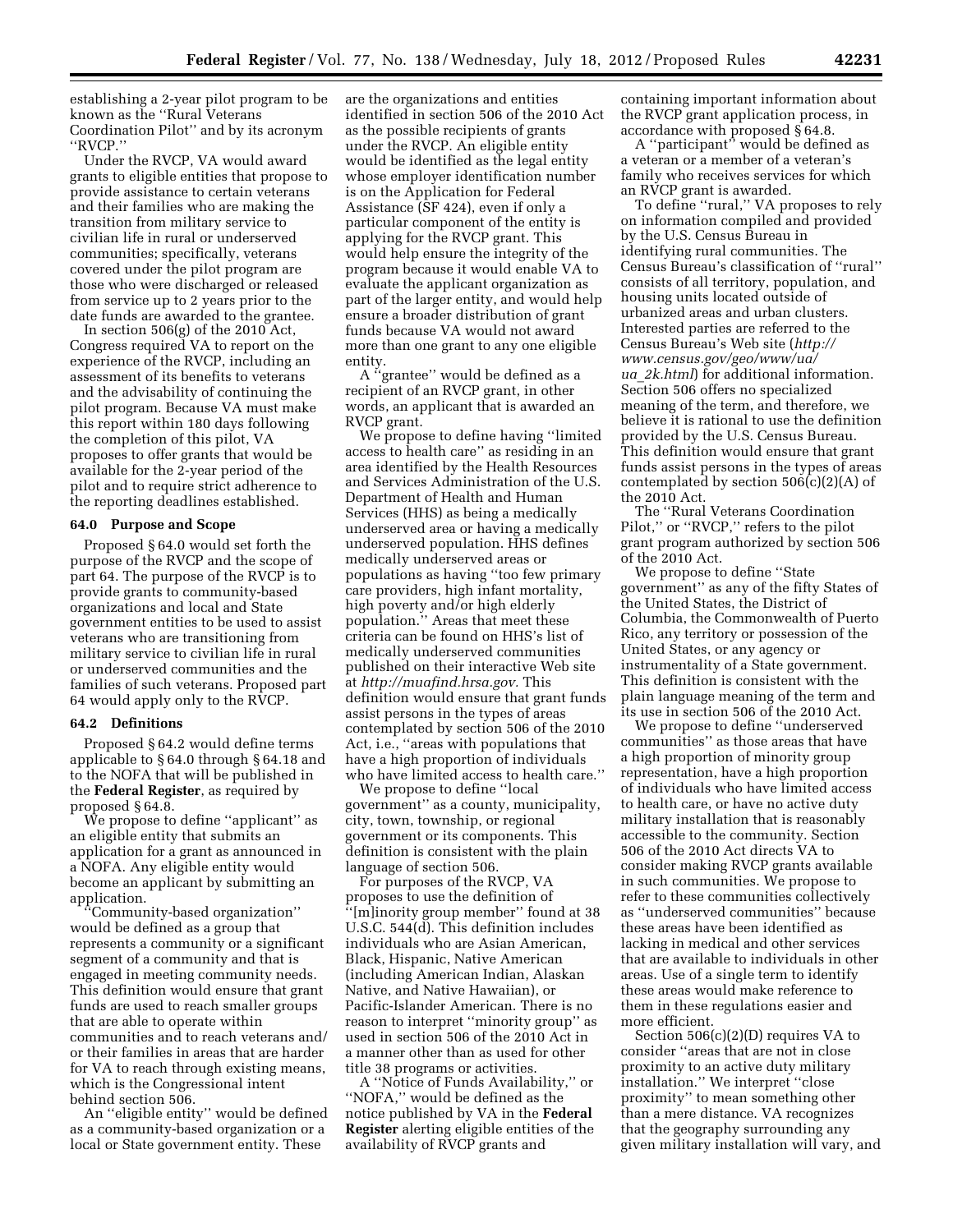that geographical and transportation barriers may affect the time that it takes to reach a military installation which, by simple mileage count, may be in close proximity. For example, some rural areas are functionally more remote than others owing to issues such as geographic features (e.g., mountainous regions, lakes, major rivers) and seasonal restrictions (e.g., limited ferry service, closed roads or bridges, reduced flights). Therefore, we would refer in the definition of ''underserved communities'' to areas that ''have no active duty military installation that is reasonably accessible to the community,'' in order to emphasize that it is accessibility, not solely distance, that would be used to determine whether a particular location is appropriate for RVCP funding.

We propose to define a ''veteran who is transitioning from military service to civilian life'' as one who is leaving active military, naval, or air service in the Armed Forces to return to life as a civilian. To ensure that RVCP funds are used to assist veterans and their families who are actively transitioning, i.e., who are experiencing the acute effects of the change in lifestyle, we would limit the term to veterans who have been discharged or released from service not more than 2 years prior to the date on which an RVCP grant is awarded. In section 506, Congress directs VA to use this pilot to assess the feasibility and advisability of using these organizations and entities to assist in providing benefits and assistance to veterans and their families ''who are transitioning from military service to civilian life.'' We believe that the initial 2 years after discharge or release pose the greatest challenge to veterans and their families as they relocate and readjust to the civilian way of life.

We would use ''VA'' to refer to the U.S. Department of Veterans Affairs for purposes of ease and readability.

We propose to define a "veteran" as a person who served in the active military, naval, or air service and who was discharged or released under conditions other than dishonorable. This definition is consistent with 38 U.S.C. 101(2) and the use of the term in other VA benefit programs.

We propose to define the ''veteran's family'' as those individuals who reside with the veteran in the veteran's primary residence. These individuals may include a parent, a spouse, a child, a step-family member, an extended family member, and individuals who reside in the home with the transitioning veteran but are not a member of the family of the transitioning veteran. We believe this

definition is representative of the family unit of many transitioning veterans today. We do not propose to provide services under this pilot program to family members who do not reside in the veteran's primary residence, such as separated or divorced spouses, surviving spouses, or children who primarily reside with the other parent, because these individuals are less likely to be experiencing the effects of transition or may have other resources available to assist them. Moreover, we note that this definition of family is consistent with the definition set out in section 101 of the 2010 Act governing assistance and support services for caregivers (see 38 U.S.C. 1720G(d)(3)).

### **64.4 RVCP Grants—General**

Proposed § 64.4 would provide general information pertaining to RVCP grants. Section 506(c)(1) of the 2010 Act directs VA to carry out the RVCP in five locations. To meet this requirement, in § 64.4(a) and (b), we propose to award a total of five RVCP grants to eligible entities and to limit the awards to one grant per eligible entity and one grant for each pilot project location. For this purpose we hope to gather evidence on the effectiveness of community-based organizations and local and State government entities in various locations in increasing the availability and coordination of care and benefits available to transitioning veterans and their families at all levels (i.e., at the local, State, and Federal levels) and providing assistance and outreach services to these veterans and their families to help them transition successfully to civilian life.

In proposed § 64.4(c), we propose that each RVCP grant award would be for a maximum period of 2 years, which is the length of the RVCP under section 506 of the 2010 Act. To maximize the effectiveness of the pilot, we propose that the date on which the 2 years would begin would be the date on which the RVCP grants are awarded. No extensions or renewals would be available as the RVCP would end 2 years after the date the awards are granted.

In proposed § 64.4(d), we state that a grantee would not be required to provide matching funds as a condition of receiving an RVCP grant. Our goal with this pilot is, in part, to assess how eligible entities in target areas that currently lack the resources needed to assist transitioning veterans and their families might be able to provide them with needed assistance were additional resources available. Requiring matching funds could negate the ability of

otherwise eligible entities to qualify for RVCP grants.

Proposed paragraph (e) would specify that no participant would be charged a fee for any services provided by a grantee under the RVCP grant and would not be required to participate in any other activities sponsored by a grantee as a condition of receiving assistance under the RVCP grant. Grantees would be expected to provide the services for which the RVCP grants are made to the participant without charge or condition.

### **64.6 Permissible Uses of RVCP Grants**

In proposed § 64.6, we would define the permissible uses of RVCP grants. In general, as provided in section 506 of the 2010 Act, RVCP grants would be used to increase the coordination of health care and benefits for transitioning veterans, to increase the availability of high quality medical and mental health services to transitioning veterans, to provide assistance to families of transitioning veterans, and to provide outreach to veterans and their families. We would provide specific examples of each of these purposes in § 64.6(a). These examples are intended to be guidance to potential applicants and not an exclusive list. We propose to require that at least 90 percent of the RVCP grant be used for these purposes. The reason that we provide examples is to offer guidance; VA would encourage highly innovative RVCP grant projects and would allow use of grant funds to evaluate new strategies in each of these areas, and we reemphasize that we do not intend these examples to limit applicants' attempts to provide creative, innovative ways to reach the goals stated in paragraphs (a)(1) through (4).

Under proposed § 64.6(b), grantees would be required to limit the use of the RVCP funds for the indirect costs of doing business to no more than 10 percent of the RVCP grant awarded to the grantee. These costs would include those expenses of doing business that are not identified directly with the services provided using the RVCP grant but are necessary for the general operation of the grantee organization. We recognize that applicants would incur such costs to fulfill any proposal. Limiting the amount that would be used to cover these costs would ensure that RVCP grants are used primarily for the benefit of transitioning veterans and their families. We believe 10 percent of the total grant awarded is fair and reasonable because we anticipate that many of the entities who would apply for these grants are already actively working to assist veterans and their families in the target communities, but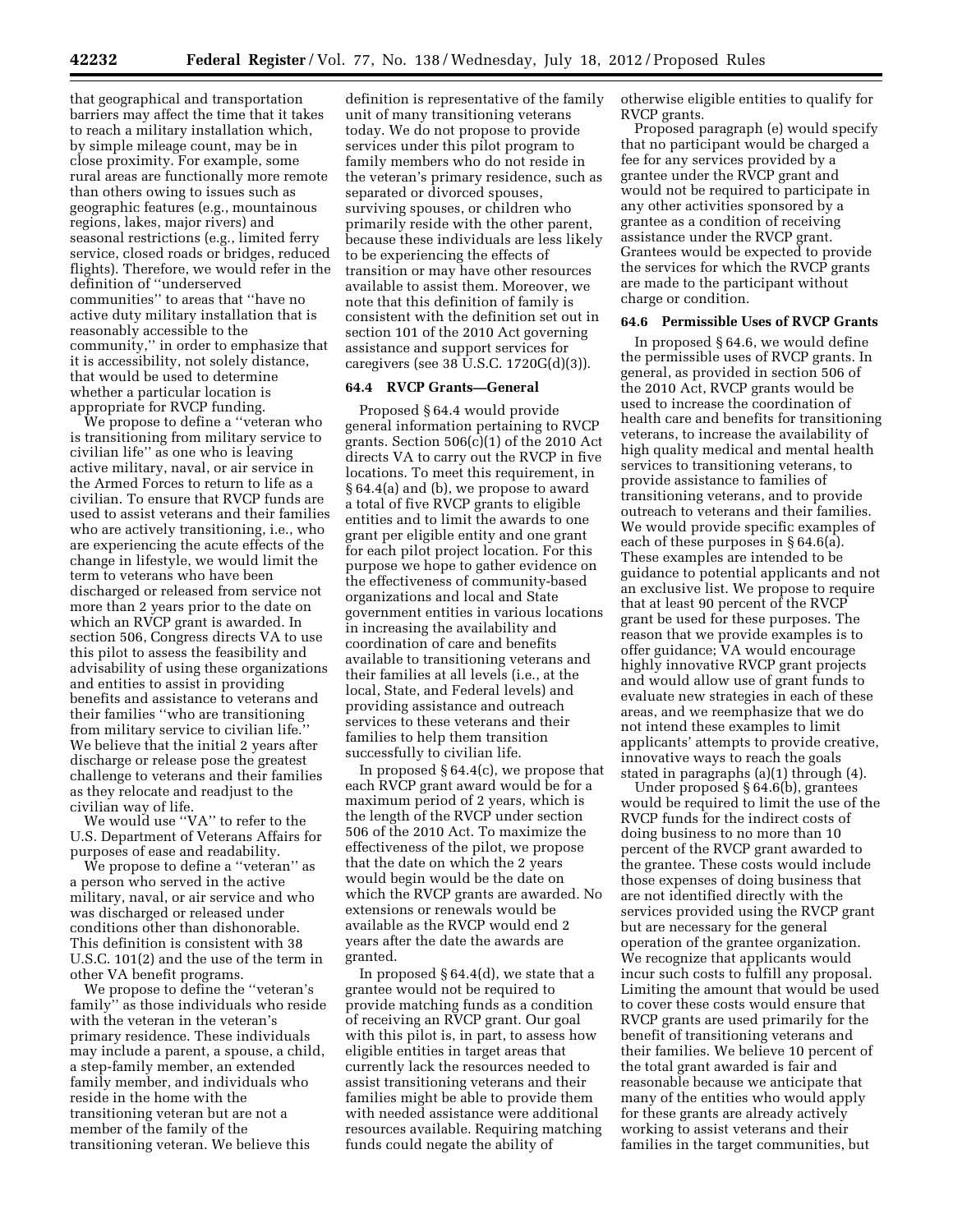they may lack the funding necessary to be fully effective or to increase the reach of their services. In these cases, by allowing 10 percent to be used for indirect costs, we provide a mechanism for these entities to increase their services and recover any additional costs of recordkeeping and reporting necessitated by the terms of the grant award.

#### **64.8 Notice of Funds Availability (NOFA)**

Proposed § 64.8 would describe the method VA would use to announce the availability of the five RVCP grants. VA proposes to publish a NOFA in the **Federal Register** when funds are available to award RVCP grants. The NOFA would direct eligible entities to the Grants.gov portal, which is used for Federal grant programs, and would indicate the forms available on that site that applicants would be required to use. The NOFA also would specify the date, time, and place for submitting completed RVCP grant applications, the estimated amount of funds that would be available for all RVCP grants, and the maximum amount available for an RVCP grant to a single entity. The NOFA would state the points required for each category listed in § 64.12 and the minimum number of total points necessary for an application to qualify for potential funding, and the dates by which scoring would be completed and applicants notified. VA would state in the NOFA the timeframes and manner in which payments would be made to successful applicants. The NOFA would include any additional information necessary to complete the application process for an RVCP grant. To ensure that applicants have all the resources necessary to them, VA would include information in the NOFA informing eligible entities how to contact VA for clarification or assistance.

### **64.10 Application**

RVCP grant application procedures are addressed in proposed § 64.10. As stated in proposed § 64.8, VA would provide relevant information about an available RVCP grant by publishing a NOFA in the **Federal Register**. Under proposed § 64.10(a), applications would be accepted only through the Grants.gov Web site. This is the easiest and most efficient way to process grant applications and should be familiar to many of the types of eligible entities likely to submit an application.

In proposed § 64.10(b), we propose to define the elements of a complete application. In general, a complete application requires the submission of information contained in this section,

using the forms identified in the NOFA and available through Grants.gov.

Proposed § 64.10(b)(1) through (b)(5) would require submission of detailed information on the project that is being proposed. In particular, applicants would be required to describe the services to be provided, including which of the permissible uses in § 64.6(a) the proposed services are intended to address, the need for those services in the proposed project location, and why the location qualifies as rural or an underserved community. The applicants also would be required to provide certain information about their experience in providing the proposed services, and how they would monitor and evaluate their compliance. These elements are critical to VA's ability to determine whether the applicant is proposing a project that would assist veterans and their families as they transition from military service to civilian life, particularly those who are located in rural and underserved areas and most in need of this assistance.

In proposed  $§ 64.10(b)(6)$ , we would require documentation of the applicant's ability to administer the project, given the limitation on use of funds from the RVCP grant for indirect costs of doing business which, under proposed § 64.6(b), can be only up to 10 percent of the total grant amount. In light of this limitation, VA would require each applicant to provide documentation of its capacity to manage the project, including a plan to continuously assess participant need for the services proposed and the ability to respond to any changes by adjusting the services provided within the scope of the project. Applicants would also be required to allow coordination and customization of services to meet the identified need of the participants. Applicants must also clearly define how they plan to comply with the requirements of the RVCP, including the submission of timely reports. Requiring the applicants to submit this very detailed information would provide evidence not only of their ability to follow through on the proposed project, but also the extent to which they have considered all aspects of planning and providing the proposed services and the necessary data management to facilitate timely and accurate reports. In proposed § 64.10(b)(7), we would require that applicants disclose any assistance received from or any consultation with VA or Veterans Service Organizations (VSO) in the preparation of the RVCP grant application. Because successful applications for grants under the program would depend on the applicant having a working knowledge of VA health care and benefits and the means by which those benefits are delivered, we realize that applicants may need to work closely with numerous sources, including local VSOs, VA Regional Offices, and VA Medical Centers, as well as the RVCP office, in designing their proposals. Such interactions may help applicants to better understand the scope of VA benefits available to veterans and their families, to identify areas that need improvement in the locations they propose to serve, and to identify necessary procedures and documentation that would be required to assist transitioning veterans and their families access appropriate care and benefits. Notwithstanding the noted value of such contact, we would require that all direct communication with VA or VSOs in preparation of the application must be disclosed in the application packet to assist RVCP managers in identifying any potential conflict of interest on the part of application reviewers. These disclosures would also help reviewers assess the applicant's readiness and likelihood of project success.

The NOFA would also provide the Internet address of VA's RVCP technical assistance Web page and VA fully expects that applicants would take advantage of this assistance to design the strongest possible proposals to reasonably meet the expectations of the RVCP. We are not seeking disclosure of Web site access (either RVCP Web site or other VA developed public sites).

Paragraph (b)(8) would allow VA to specify additional requirements in the NOFA. This would help us tailor the NOFA as VA deems necessary.

#### **64.12 Scoring and Selection**

In proposed § 64.12, we would establish general scoring criteria and the method for selection of grantees. Applications must be complete, as set forth in § 64.10(b), and received by the deadline stated in the NOFA. Scores for each application would be based on the criteria set forth in proposed paragraphs (a)(1) through (a)(6). These proposed categories are weighted according to their importance in ensuring the successful development and operation of a project that meets the intent of the RVCP. A maximum of 100 points would be possible and the decision of VA regarding scoring and selection would be final.

Applicants would be scored, under proposed § 64.12(a)(1), on experience in providing the services that are proposed in the application. An applicant may be awarded up to 10 points by providing sufficient information to assure VA of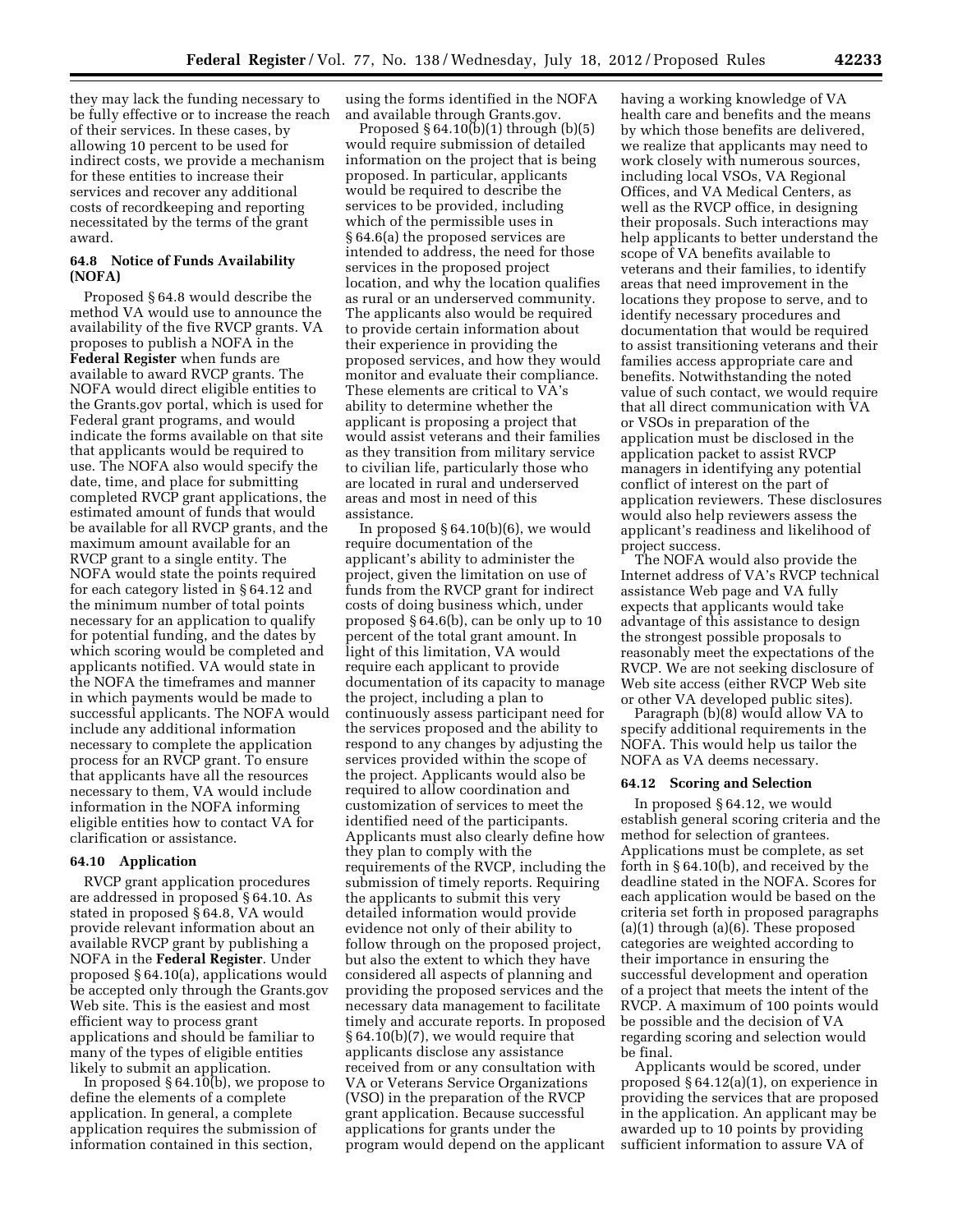its established ability to provide the proposed services to the public and/or to veterans and their families. Although we are encouraging innovation, we believe that it is appropriate to offer points to applicants who have documented success and experience in the provision of the proposed services.

In proposed  $§ 64.12(a)(2)$ , VA proposes to award up to 10 points to applicants who clearly identify the need for the proposed project in the target location. Projects that provide thoroughly defined and researched plans which are innovative and avoid repetition of existing projects or ideas would be scored more favorably. The purpose of this criterion is to help ensure that grants are offered to applicants who understand the specific needs of their target location beyond the basic descriptions of the intended participants that may be described in the NOFA or in general materials describing the applicant's organization.

Proposed paragraph § 64.12(a)(3), in which applications may be awarded up to 40 points, would evaluate the applicant's concept and plan for successful implementation of the proposed project. The project description must provide realistic estimates of time, staffing, and material needs to provide the proposed services.

Applicants must design a project which focuses on one or more of the four permissible uses of the RVCP for transitioning veterans stated in § 64.6 (increasing the coordination of health care for veterans; increasing the availability of high quality medical and mental health services; providing assistance to transitioning families; and/ or outreach to transitioning veterans and their families). Applicants are scored based on how effectively the proposed project would determine and address the local needs of transitioning veterans in the location to be served without duplicating effective programs already in place.

Under proposed § 64.12(a)(4), VA would evaluate and award up to 10 points for the applicant's plan of selfevaluation and monitoring during the grant period, as required in § 64.10(b)(5). Self-evaluation and monitoring would help VA ensure that the RVCP funds are being used appropriately and would also assist in our overall assessment of the pilot program required by section 506(g) of the 2010 Act.

In proposed  $\S 64.12(a)(5)$ , up to 10 points would be available for organizational financial fitness. This information is important to ensure that funds are not provided to an organization that is financially unstable

or to an organization that has been unable to manage funds, including Federal funds, in the past. The limited duration and amounts of RVCP grants available for this pilot are not intended to help ''grow'' a local organization but rather to reward innovative projects submitted by local organizations that are already established, stable, and immediately ready to provide services to veterans and their families. At the same time, however, we believe that other application requirements, such as the complexity of the plan concept in paragraph (a)(3), would also provide information concerning the applicant's ability to complete the project and, therefore, we offer only ten points for this criterion.

Proposed paragraph § 64.12(a)(6) would provide up to 20 points for the proposed project location identified. VA would evaluate the applicant's proposed location and the documentation provided to ensure that the location is rural or underserved, as defined in § 64.2. VA is interested in identifying rural and underserved areas with an adequate population of transitioning veterans to allow a proposed grant project to demonstrate effectiveness in such an area.

In proposed § 64.12(b), we describe the selection process. Using the scoring criteria provided in § 64.12(a), VA would score all complete applications submitted by the deadline provided in the NOFA. All applications that receive at least the minimum total points and minimum points per category as stated in the NOFA would be ranked from highest to lowest based on total points received. VA would award one RVCP grant to the applicant with the highest total score. Each successive grant would be awarded to the application with the next highest total, provided the applicant is a unique eligible entity and the proposed project is in a different project location than all previously awarded RVCP grants. If the next highest ranked application was submitted by an entity that was already awarded an RVCP grant or proposes to deliver services in the same or overlapping location as a previously awarded grant, VA would pass over that application and evaluate the next highest ranking application until an application submitted by a unique entity and proposing to serve a different location is found. VA would repeat this until all five RVCP grants have been awarded.

# **64.14 RVCP Grant Agreement**

Proposed § 64.14(a) would require VA to draft a grant agreement that would be executed by VA and the grantee.

Proposed paragraph (b) would set forth the elements of the agreement. Under paragraph (b)(1), the agreement would require the grantee to operate the project in accordance with the provisions of the RVCP, as set forth in this rulemaking, and in accordance with the terms of the grant agreement. Proposed paragraphs (b)(2)(i) and (b)(2)(ii) would recognize that VA grants awarded to local and State entities and to non-profit entities are also governed by 38 CFR parts 43 and 49, respectively, 2 CFR parts 25 and 170, and applicable Office of Management and Budget (OMB) regulations and circulars. Particularly, the determination of allowable costs which may be charged to or accounted as a part of a Federally funded project is controlled by OMB Circular A–122, Cost Principles for Non-Profit Organizations (codified at 2 CFR part 230), and by OMB Circular A–87, Cost Principles for State, Local, and Indian Tribal Governments. These common rules provide uniform guidance and government-wide terms and conditions for the management of awards and administration of Federal grants.

Proposed § 64.14(b)(3) would require the grantee to agree to comply with any additional recordkeeping requirements, including financial records and project monitoring as described in the NOFA, to meet the needs of the RVCP. Proposed § 64.14(b)(4) would require that grantees agree to timely provide any additional information as requested by VA; for instance, VA may require additional information to complete its congressional reporting requirements or to complete its assessment of the RVCP. Timely and accurate reporting by grant recipients is a critical tool by which VA would evaluate the RVCP and, as required by section 506(g) of the 2010 Act, report to Congress on the advisability and feasibility of continuing this program.

#### **64.16 Reporting**

Proposed § 64.16 would establish grantee reporting requirements to obtain information necessary to analyze the performance of a grantee's project. Each report would include, as described in proposed § 64.16(a), a summary of the time and resources expended in outreach activities and the outreach methods used; the number and demographics of the participants served by the grantee; the types of assistance provided; a full accounting of the grant funds received during the quarter, detailing amounts expended and the balance remaining at each quarter's end; and results of the grantee's monitoring and any variations from the approved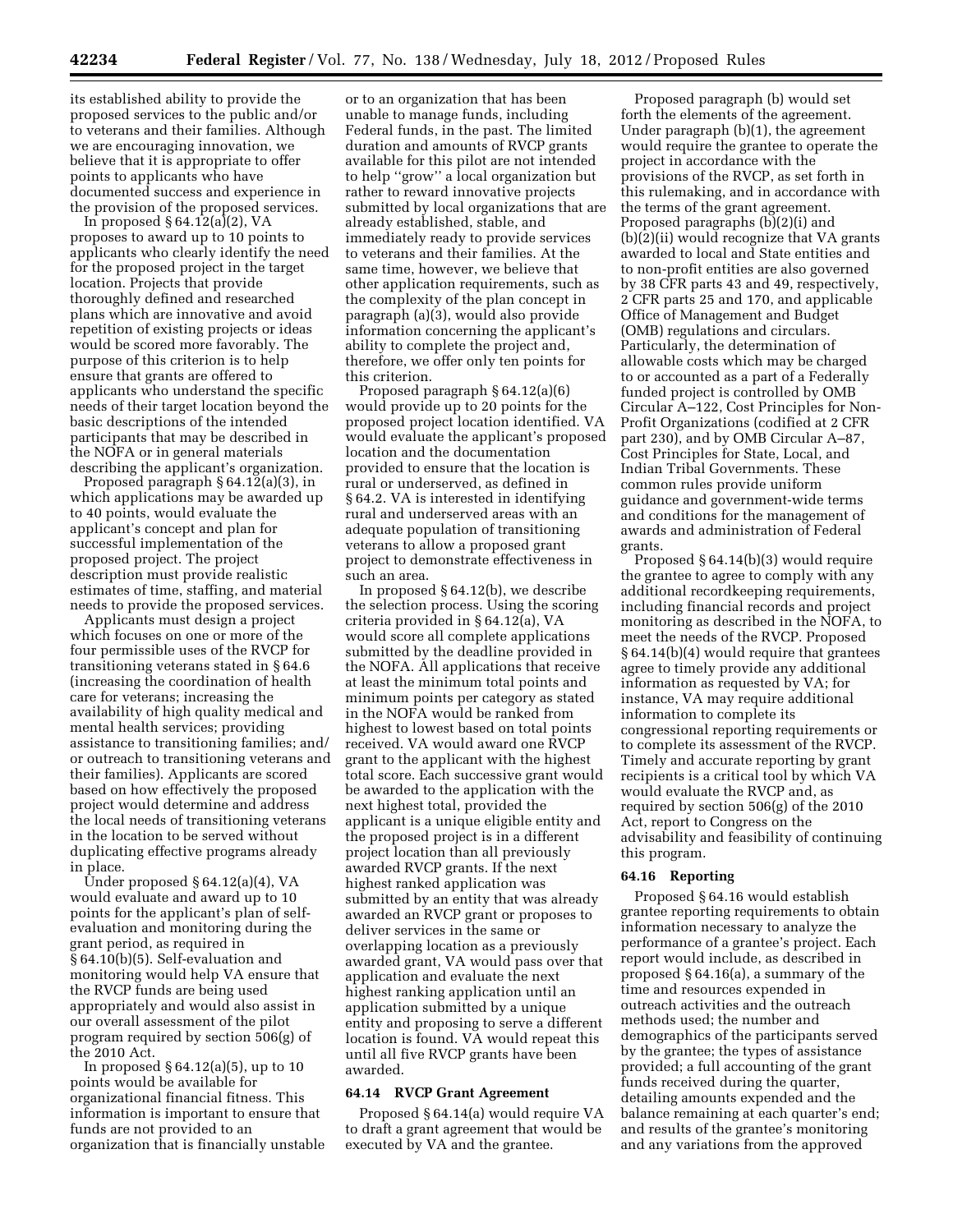grant project. Reports would be required quarterly, no later than 15 calendar days following the close of each Federal fiscal quarter, including the final quarter for which funds are awarded, see proposed § 64.16(b). These reports would be used to verify that grant funds were used appropriately and to assess the overall impact of the RVCP program and the advisability of continuing the pilot program.

Proposed paragraph (c) would allow VA to request other information or documentation as necessary to fully assess the success of the project or the RVCP. VA would request information to determine whether grant funds were used appropriately or to gather additional information in the event any part of the required reports submitted by a grantee is inadequate.

#### **64.18 Recovery of Funds**

Proposed § 64.18(a) would state that VA may terminate an RVCP grant and recover funds from any grantee that does not comply with the terms of the RVCP grant agreement. It would also state that VA would first notify the grantee in writing of VA's intention to recover the grant funds and afford an opportunity for the grantee to respond before making any final decision to recover the funds. The grantee would be given 30 days starting from the date of the notice to provide documentation of compliance with the RVCP grant agreement and avoid a recovery action by VA. Proposed paragraph (b) would specify that if VA makes a final decision that action would be taken to recover grant funds from a grantee, the grantee would be prohibited from receiving further grant funds from VA. These criteria would ensure appropriate use of RVCP funds, ensure the best use of RVCP funds available from VA and protect the RVCP from abuse.

## **Effect of Rulemaking**

The Code of Federal Regulations, as proposed to be revised by this proposed rulemaking, would represent the exclusive legal authority on this subject. No contrary rules or procedures would be authorized. All VA guidance would be read to conform with this proposed rulemaking if possible or, if not possible, such guidance would be superseded by this rulemaking.

### **Paperwork Reduction Act**

Although this rule contains provisions constituting collections of information, at 38 CFR 64.10, under the provisions of the Paperwork Reduction Act of 1995 (44 U.S.C. 3501–3521), no new or proposed revised collections of information are associated with this

proposed rule. The information collection requirements for § 64.10 are currently approved by the Office of Management and Budget (OMB) and have been assigned OMB control numbers 4040–0003, 4040–0004, 4040– 0006, 4040–0007, 4040–0008, 4040– 0009, and 4040–0010. The reports required under § 64.16 would be collected only from the five award recipients and, therefore, do not constitute a collection of information as defined in section 3502(3)(A)(i) of the Paperwork Reduction Act of 1995.

## **Executive Orders 12866 and 13563**

Executive Orders 12866 and 13563 direct agencies to assess the costs and benefits of available regulatory alternatives and, when regulation is necessary, to select regulatory approaches that maximize net benefits (including potential economic, environmental, public health and safety effects, and other advantages; distributive impacts; and equity). Executive Order 13563 (Improving Regulation and Regulatory Review) emphasizes the importance of quantifying both costs and benefits, reducing costs, harmonizing rules, and promoting flexibility. Executive Order 12866 (Regulatory Planning and Review) defines a ''significant regulatory action,'' which requires review by OMB, as ''any regulatory action that is likely to result in a rule that may: (1) Have an annual effect on the economy of \$100 million or more or adversely affect in a material way the economy, a sector of the economy, productivity, competition, jobs, the environment, public health or safety, or State, local, or tribal governments or communities; (2) create a serious inconsistency or otherwise interfere with an action taken or planned by another agency; (3) materially alter the budgetary impact of entitlements, grants, user fees, or loan programs or the rights and obligations of recipients thereof; or (4) raise novel legal or policy issues arising out of legal mandates, the President's priorities, or the principles set forth in this Executive Order.''

The economic, interagency, budgetary, legal, and policy implications of this regulatory action have been examined and it has been determined not to be a significant regulatory action under Executive Order 12866.

#### **Regulatory Flexibility Act**

The Secretary hereby certifies that this proposed rule would not have a significant economic impact on a substantial number of small entities as they are defined in the Regulatory

Flexibility Act, 5 U.S.C. 601–612. There would be no negative economic impact on any of the eligible entities because the grantees would not be required to provide matching funds to obtain the maximum grant allowance. This pilot grant program would not impact a substantial number of small entities because only five non-renewable grants would be awarded. Therefore, pursuant to 5 U.S.C. 605(b), this proposed rule is exempt from the initial and final regulatory flexibility analysis requirements of sections 603 and 604.

#### **Unfunded Mandates**

The Unfunded Mandates Reform Act requires, at 2 U.S.C. 1532, that agencies prepare an assessment of anticipated costs and benefits before issuing any rule that may result in the expenditure by State, local, and tribal governments, in the aggregate, or by the private sector, of \$100 million or more (adjusted annually for inflation) in any given year. This proposed rule would have no such effect on State, local, and tribal governments, or on the private sector.

#### **Catalog of Federal Domestic Assistance**

At this time there are no Catalog of Federal Domestic Assistance numbers and titles for the program affected by this regulation. Catalog of Federal Domestic Assistance numbers and titles will be obtained when the program is established on the Grants.gov Web site.

## **Signing Authority**

The Secretary of Veterans Affairs, or designee, approved this document and authorized the undersigned to sign and submit the document to the Office of the Federal Register for publication electronically as an official document of the Department of Veterans Affairs. John R. Gingrich, Chief of Staff, Department of Veterans Affairs, approved this document on July 2, 2012, for publication.

# **List of Subjects in 38 CFR Part 64**

Administrative practice and procedure, Disability benefits, Claims, Government contracts, Grant programs—health, Grant programs veterans, Health care, Health records, Reporting and recordkeeping requirements, Veterans.

Dated: July 13, 2012.

### **William F. Russo,**

*Deputy Director, Office of Regulation Policy and Management, Office of the General Counsel, Department of Veterans Affairs.* 

For the reasons stated in the preamble, VA proposes to amend 38 CFR chapter I by adding part 64 to read as follows: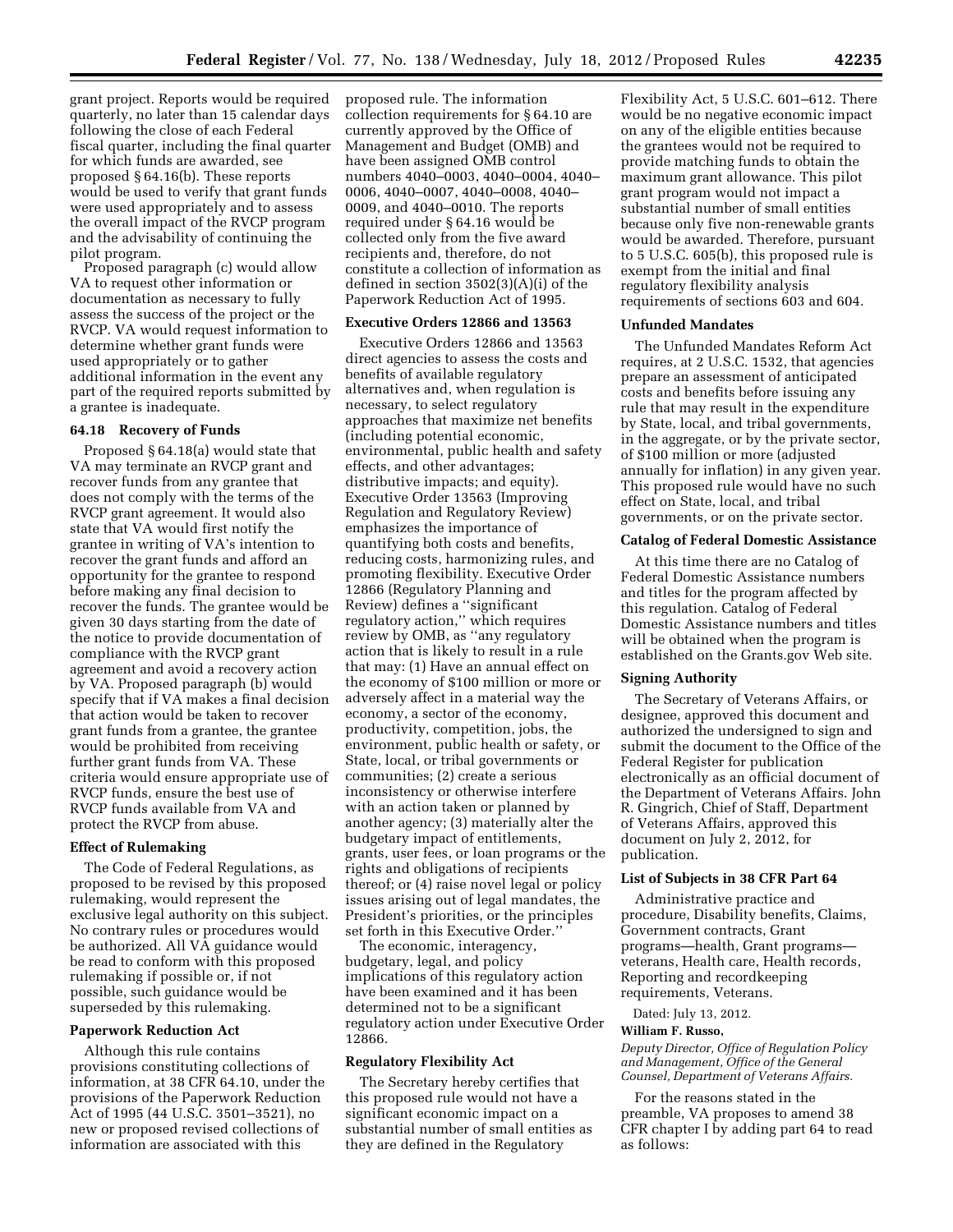# **PART 64—GRANTS FOR THE RURAL VETERANS COORDINATION PILOT (RVCP)**

Sec.

- 64.0 Purpose and scope.<br>64.2 Definitions.
- Definitions.
- 64.4 RVCP grants—general.
- 64.6 Permissible uses of RVCP grants.
- 64.8 Notice of Funds Availability (NOFA).
- 64.10 Application.
- 64.12 Scoring and selection.
- 64.14 RVCP grant agreement.
- 64.16 Reporting.
- 64.18 Recovery of funds.

# **Authority:** 38 U.S.C. 501, 523 *note.*

#### **§ 64.0 Purpose and scope.**

(a) *Purpose:* The Rural Veterans Coordination Pilot (RVCP) program implements the requirements of section 506 of the Caregivers and Veterans Omnibus Health Services Act of 2010 to provide grants to community-based organizations and local and State government entities to assist veterans who are transitioning from military service to civilian life in rural or underserved communities and families of such veterans.

(b) *Scope.* This part applies only to the administration of the RVCP, unless specifically provided otherwise.

(Authority: 38 U.S.C. 501, 523 *note*)

#### **§ 64.2 Definitions.**

For the purpose of this part and any Notice of Funds Availability issued under this part:

*Applicant* means an eligible entity that submits an application for an RVCP grant as announced in a Notice of Funds Availability.

*Community-based organization*  means a group that represents a community or a significant segment of a community and is engaged in meeting community needs.

*Eligible entity* means a communitybased organization or local or State government entity. An eligible entity will be identified as the legal entity whose employer identification number is on the Application for Federal Assistance (SF 424), even if only a particular component of the broader entity is applying for the RVCP grant.

*Grantee* means recipient of an RVCP grant.

*Limited access to health care* means residing in an area identified by the Health Resources and Services Administration of the U.S. Department of Health and Human Services as ''medically underserved'' or having a ''medically underserved population.''

*Local government* means a county, municipality, city, town, township, or regional government or its components.

*Minority group member* means an individual who is Asian American; Black; Hispanic; Native American (including American Indian, Alaskan Native, and Native Hawaiian); or Pacific-Islander American.

*Notice of Funds Availability (NOFA)*  means a Notice published by VA in the **Federal Register** alerting eligible entities of the availability of RVCP grants and containing important information about the RVCP grant application process in accordance with § 64.8.

*Participant* means a veteran or a member of a veteran's family who receives services for which an RVCP grant is awarded.

*Rural* means an area classified as ''rural'' by the U.S. Census Bureau.

*Rural Veterans Coordination Pilot (RVCP)* refers to the pilot grant program authorized by section 506 of the Caregivers and Veterans Omnibus Health Services Act of 2010.

*State government* means any of the fifty States of the United States, the District of Columbia, the Commonwealth of Puerto Rico, any territory or possession of the United States, or any agency or instrumentality of a State government.

*Underserved communities* are areas that meet one or more of the following criteria:

(1) Have a high proportion of minority group representation;

(2) Have a high proportion of individuals who have limited access to health care; or

(3) Have no active duty military installation that is reasonably accessible to the community.

*VA* means the U.S. Department of Veterans Affairs.

*Veteran* means a person who served in active military, naval, or air service, who was discharged or released under conditions other than dishonorable.

*Veteran who is transitioning from military service to civilian life* means a veteran who is separating from active military, naval, or air service in the Armed Forces to return to life as a civilian and such veteran's date of discharge or release from active military, naval, or air service was not more than 2 years prior to the date on which the RVCP grant was awarded.

*Veteran's family* means those individuals who reside with the veteran in the veteran's primary residence. These individuals include a parent, a spouse, a child, a step-family member, an extended family member, and individuals who reside in the home with the veteran but are not a member of the family of the veteran.

(Authority: 38 U.S.C. 501, 523 *note*)

## **§ 64.4 RVCP grants—general.**

(a) VA will award five RVCP grants to eligible entities as defined in § 64.2.

(b) An eligible entity may receive only one RVCP grant, and only one RVCP grant will be awarded in any one pilot project location (see § 64.12(a)(6)).

(c) RVCP grants will be awarded for a maximum period of 2 years, beginning on the date on which the RVCP grants are awarded. They will not be extended or renewable.

(d) A grantee will not be required to provide matching funds as a condition of receiving an RVCP grant.

(e) No participant will be charged a fee for services provided by the grantee or be required to participate in other activities sponsored by the grantee as a condition of receiving services for which the RVCP grant is made.

(Authority: 38 U.S.C. 501, 523 *note*)

#### **§ 64.6 Permissible uses of RVCP grants.**

(a) Grantees must maximize the use of RVCP grants by ensuring that at least 90 percent of funds awarded are used to provide services designed to aid in the adjustment to civilian life in one or more of the following areas:

(1) *Increasing coordination of health care and benefits for veterans.* Examples include, but are not limited to, identifying sources of community, local, State, and Federal health care and benefits; obtaining necessary applications and assisting veterans in the preparation of applications for such care and benefits; and identifying and eliminating barriers to receiving identified benefits.

(2) *Increasing availability of high quality medical and mental health services.* Examples include, but are not limited to, increasing availability of or access to insurance or low- or no-cost public or private health care, including out-patient care, preventive care, hospital care, nursing home care, rehabilitative care, case management, respite care, and home care; providing assistance in accessing or using telehealth services; transporting veterans to medical facilities or transporting medical or mental health providers to veterans; and providing assistance in obtaining necessary pharmaceuticals, supplies, equipment, devices, appliances, and assistive technology.

(3) *Providing assistance to families of transitioning veterans.* Examples include, but are not limited to, helping obtain medical insurance for family members; helping the family obtain suitable housing; providing job-search assistance or removing barriers for family members seeking employment;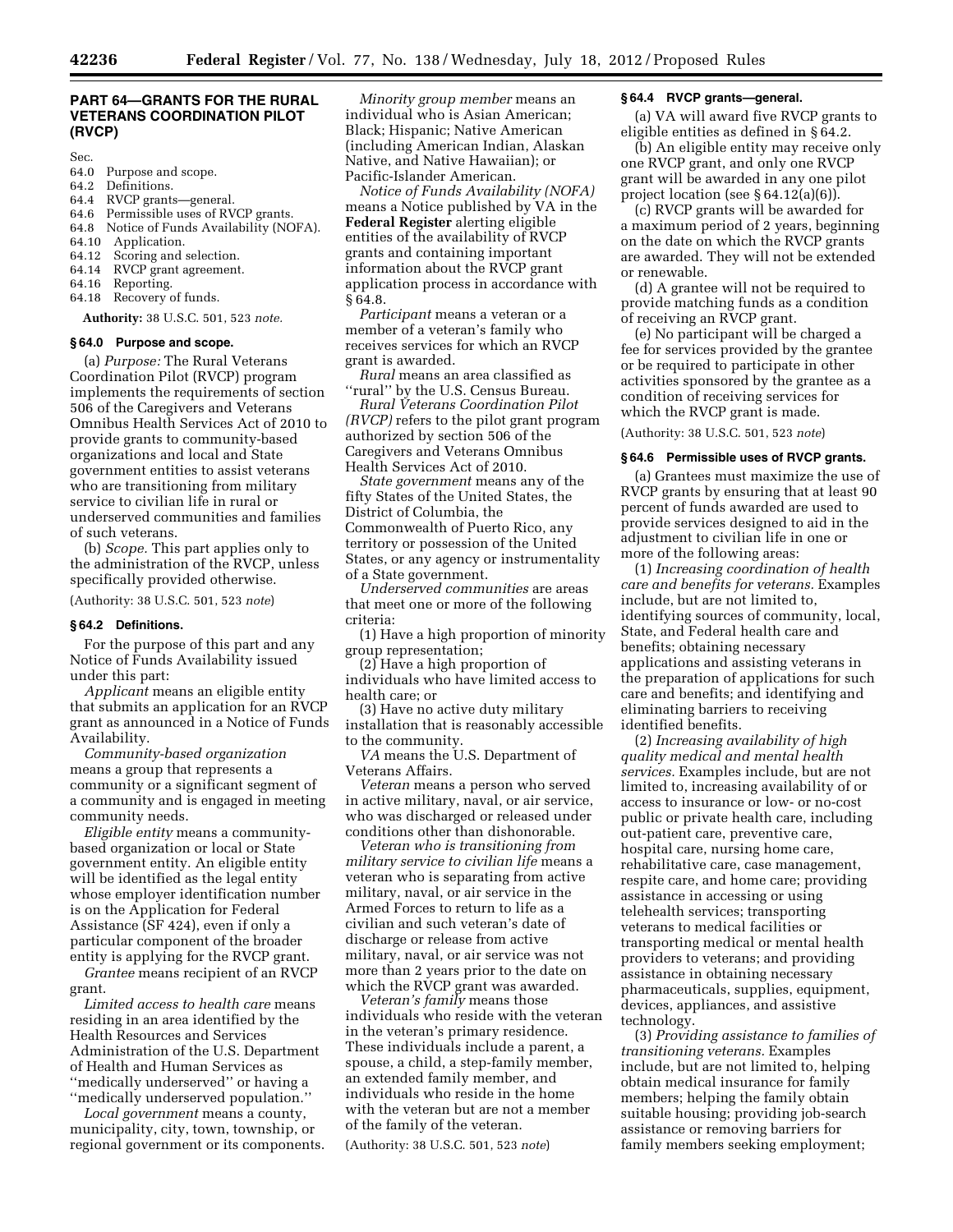assisting the family in identifying and applying to appropriate schools and/or child care programs; securing learning aids such as textbooks, computers and laboratory supplies; and obtaining personal financial and legal services.

(4) *Outreach to veterans and families.*  Examples include, but are not limited to, the provision, development or deployment of various media tools (e.g., Internet, television, radio, flyers, posters, etc.), activity days, program booths, or other strategies to reach transitioning veterans and their families in the target community and assist them with their transition from military service to civilian life. Outreach services may be provided directly by the RVCP grantee or the grantee may engage the outreach services of another entity using RVCP funds.

(b) Grantees may use up to 10 percent of the RVCP grant for indirect costs, i.e., the expenses of doing business that are not readily identified with a particular grant but are necessary for the general operation of the grantee organization and the conduct of activities it performs. (Authority: 38 U.S.C. 501, 523 *note*)

# **§ 64.8 Notice of Funds Availability (NOFA).**

When funds are available for RVCP grants, VA will publish a NOFA in the **Federal Register** and in Grants.gov (*<http://www.grants.gov>*). The NOFA will identify:

(a) The location for obtaining RVCP grant applications, including the specific forms that will be required;

(b) The date, time, and place for submitting completed RVCP grant applications;

(c) The estimated total amount of funds available and the maximum funds available to a single grantee;

(d) The minimum number of total points and points per category that an applicant must receive to be considered for a grant and information regarding the scoring process;

(e) Any timeframes and manner for payments under the RVCP grant; and

(f) Other information necessary for the RVCP grant application process, as determined by VA, including contact information for the office that will oversee the RVCP within VA.

(Authority: 38 U.S.C. 501, 523 *note*)

#### **§ 64.10 Application.**

(a) To apply for an RVCP grant, eligible entities must submit to VA a complete application package. Applications will be accepted only through Grants.gov (*[http://](http://www.grants.gov)  [www.grants.gov](http://www.grants.gov)*).

(b) A complete RVCP grant application package includes the following:

(1) A description of the services to be provided and which of the permissible uses for RVCP grants outlined in § 64.6(a) the services are intended to fulfill.

(2) A description, with supporting documentation, of the need for the proposed project in the proposed location, including an estimate, with supporting documentation, of the number of veterans and families that will be provided services by the applicant.

(3) A description, with supporting documentation, of how the proposed project location qualifies as a rural or an underserved community, as defined in this part.

(4) Documentation evidencing the applicant's experience in providing the proposed services, particularly to veterans and their families.

(5) Evidence of a clear, realistic, and measurable program of self-evaluation and monitoring, including a documented commitment to remediate any identified noncompliance.

(6) Documentation of the ability of the applicant to administer the project, including plans to:

(i) Continuously assess and adapt to the needs of participants for services under the RVCP grant;

(ii) Coordinate and customize the provision of services to the identified needs of the participants;

(iii) Comply with and implement the requirements of this part throughout the term of the RVCP grant; and

(iv) Complete and submit timely reports of RVCP grant activities.

(7) A description of any assistance received from or any consultations with VA or Veterans Service Organizations (VSO's) in the development of the proposal being submitted.

(8) Any additional information deemed appropriate by VA and set forth in the NOFA.

(Authority: 38 U.S.C. 501, 523 *note*)

(The Office of Management and Budget has approved the information collection provisions in this section under control numbers 4040–0003, 4040–0004, 4040– 0006, 4040–0007, 4040–0008, 4040– 0009, and 4040–0010.)

#### **§ 64.12 Scoring and selection.**

(a) *Scoring.* VA will score only complete applications received from eligible entities by the established deadline. Applications will be scored using the following criteria:

(1) *Background, organizational history, qualifications, and past performance (maximum 10 points).*  Applicant documents a relevant history of successfully providing the type of

services proposed in the RVCP grant application, particularly in the location it plans to serve and/or to veterans and their families.

(2) *Need for pilot project (maximum 10 points).* Applicant demonstrates the need for the pilot project among veterans and their families in the proposed project location, and provides evidence of the applicant's understanding of the unique needs of veterans and their families in the location to be served.

(3) *Pilot project concept, innovation, and ability to meet VA's objectives (maximum 40 points).* Application shows appropriate concept, size, and scope of the project; provides realistic estimates of time, staffing, and material needs to implement the project; and details the project's ability to enhance the overall services provided, while presenting realistic plans to reduce duplication of benefits and services already in place. Application must describe a comprehensive and welldeveloped plan to meet one or more of the permissible uses set out in § 64.6.

(4) *Pilot project evaluation and monitoring (maximum 10 points).* Selfevaluation and monitoring strategy provided in application is reasonable and expected to meet requirements of  $§ 64.10(b)(5).$ 

(5) *Organizational finances (maximum 10 points).* Applicant provides documentation that it is financially stable, has not defaulted on financial obligations, has adequate financial and operational controls in place to assure the proper use of RVCP grants, and presents a plan for using RVCP grants that is cost effective and efficient.

(6) *Pilot project location (maximum 20 points).* Applicant documents how the proposed project location meets the definition of rural or underserved communities in this part.

(b) *Selection of grantees.* All complete applications will be scored using the criteria in paragraph (a) and ranked in order from highest to lowest total score. VA will rank all applications that receive at least the minimum number of points indicated in the NOFA. VA will award one RVCP grant to the highest scoring application. VA will award RVCP grants to each successive application, ranked by total score, provided the applicant has not been awarded an RVCP grant for a higher scoring application and the proposed project is not in the same project location as any previously awarded RVCP grant.

(Authority: 38 U.S.C. 501, 523 *note*)